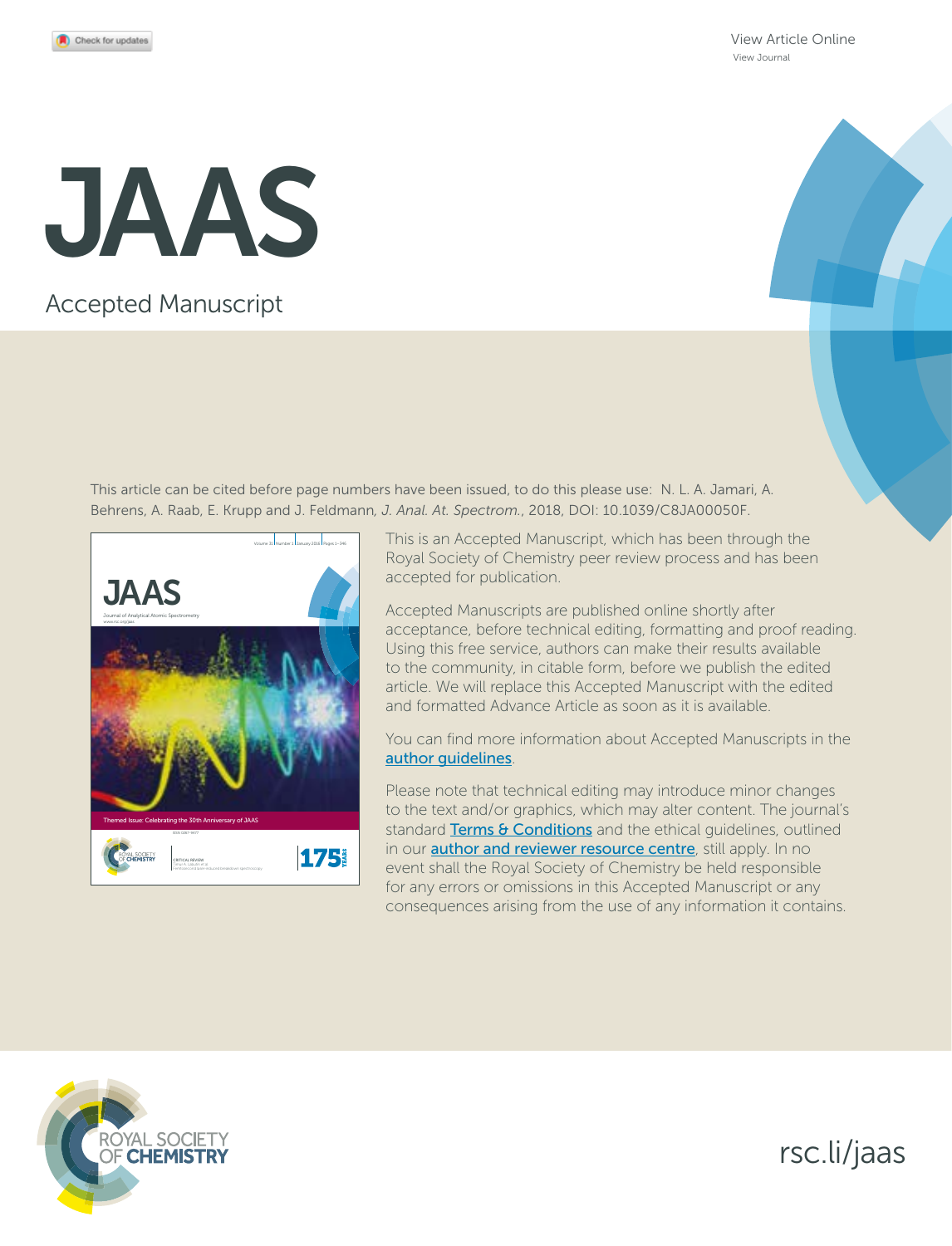### 3 Plasma processes to detect fluorine with ICPMS/MS as [M-F]<sup>+</sup>: an argument for building a negative mode ICPMS/MS

Nor Laili Azua Jamari, Arne Behrens, Andrea Raab, Eva M. Krupp and Jӧrg Feldmann\*

8 Trace Element Speciation Laboratory (TESLA), Department of Chemistry, University of Aberdeen, Aberdeen, AB24 3UE, United Kingdom

\*Corresponding author: [j.feldmann@abdn.ac.uk](mailto:j.feldmann@abdn.ac.uk)

Abstract:

 Detection of fluorine with commercial ICPMS is impossible due to fluorine's high ionisation potential (IP). A novel approach through the formation of fluorine-containing polyatomic ions 15 [M-F]<sup>+</sup> in the plasma allows the successful detection of F in sub ppm level by ICPMS/MS. Two 16 theories behind [M-F]<sup>+</sup> formation have been proposed, yet there is no clear understanding about this mechanism. Here, different metal solutions were tested to study the 18 characterisation of plasma processes in the formation of [M-F]<sup>+</sup>. Three characteristics: high 19 [M-F]<sup>+</sup> bond dissociation energy (BDE), low [M-O]<sup>+</sup> BDE and low IP, found to be essential to 20 get highest sensitivity of  $[M-F]^+$ . It was found that for elements with a higher  $[M-F]^+$  BDE than 21 [M-O]<sup>+</sup> BDE, the sensitivity decreases linearly with the element's second IP, meaning that the 22 major process in the plasma is that  $M^{2+}$  harvests F in the plasma to form  $[M-F]^+$ . Barium 23 exhibited the highest sensitivity for [M-F]<sup>+</sup>. However, the robustness of this approach was questioned due to matrix effects, hence an argument for re-developing the negative ion ICPMS/MS was discussed with which detection limits of sub-ppb could be reached. **14**<br> **24**<br> **24**<br> **24**<br> **24**<br> **24**<br> **24**<br> **24**<br> **24**<br> **24**<br> **24**<br> **24**<br> **24**<br> **24**<br> **24**<br> **24**<br> **24**<br> **24**<br> **24**<br> **24**<br> **24**<br> **24**<br> **24**<br> **24**<br> **24**<br> **24**<br> **24**<br> **24**<br> **24**<br> **24**<br> **24**<br> **24**<br> **24**<br> **24**<br> **24**<br> **24**<br> **24**<br>

#### Introduction

 Inductively coupled plasma mass spectrometry (ICPMS) is well known as a powerful analytical tool in analysing almost all elements in the periodic table with lower detection limit. Since the introduction of ICPMS in 1980s and until now this technique has been mainly used in the positive ion mode. As the ionisation potential (IP) of fluorine is high (17 eV), no significant 34 amounts of F<sup>+</sup> are generated in the plasma. Therefore, fluorine cannot sensitively detected directly using a commercial argon plasma ICPMS. Since significant interference from polyatomic ions form in ICPMS, an attempt has made to use this concept to detect fluorine 37 by producing [M-F]<sup>+</sup> ions and separate them from other polyatomic ions using ICPMS/MS. 

 Polyatomic ions form from the reaction and collision between ions and/or atoms arising from elements, which are present abundantly in the plasma, sample and/or solvent. The temperature is a key factor to determine at which point in the plasma the polyatomic ions are formed. This is concurrently related to the bond dissociation energy (BDE) of the polyatomic ions as the weaker BDE ions can be break with the high temperature while high BDE ions stay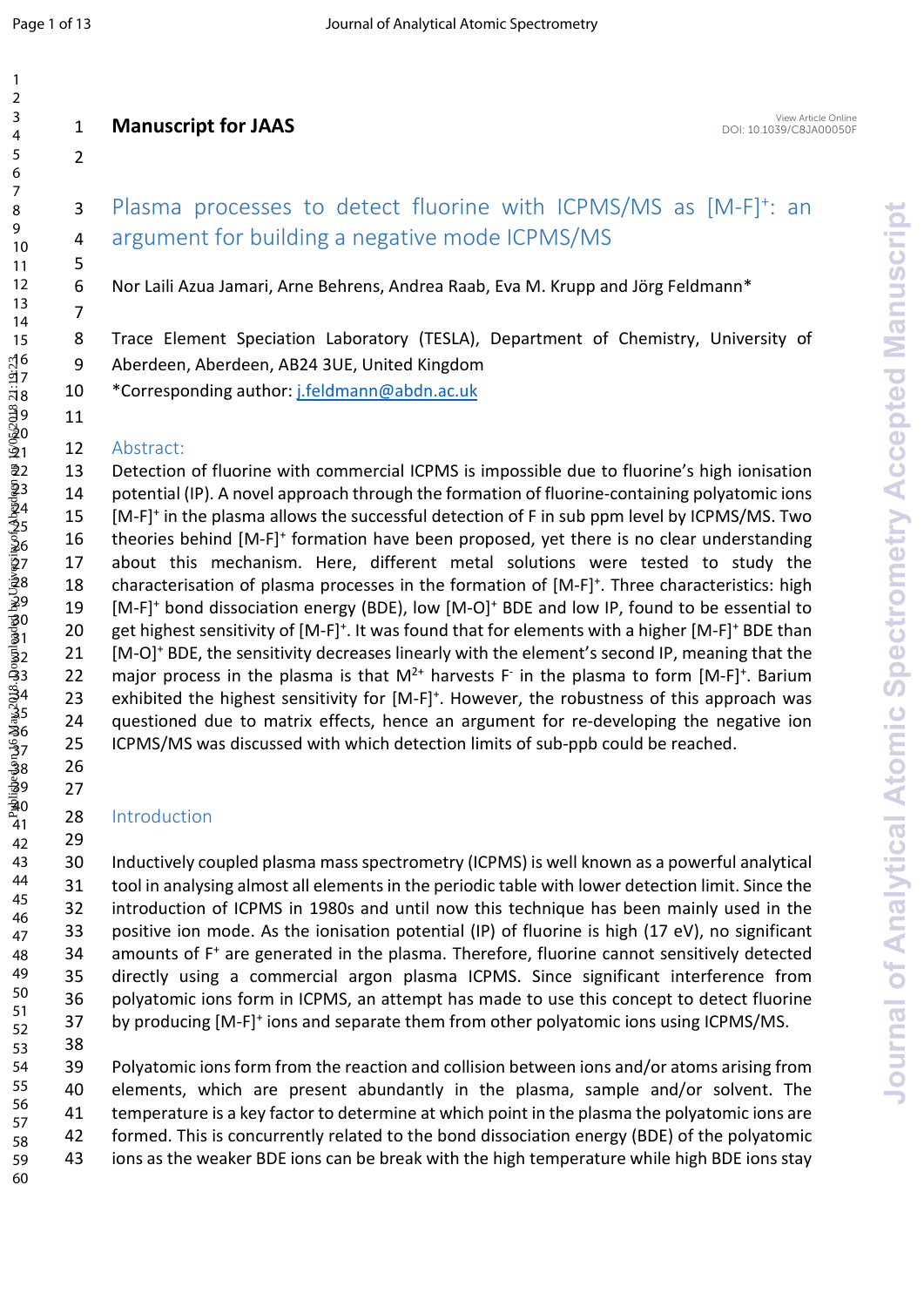1 stable in the plasma. Hence, a metal that has high BDE with fluorine has been choses  $\frac{N_{\text{e}}}{N_{\text{A00050F}}}$ 2 Yamada to form poly-nuclear fluorine ions in the plasma.<sup>1</sup>

4 An attempt has been made to use a barium solution to form significant amounts of [BaF]<sup>+</sup> so that detection limits around 0.05 mg/L could be achieved when oxygen or ammonia were 6 used as reaction gases in the ICPMS/MS.<sup>2-4</sup> This approach was then applied for total fluorine 7 analysis in drinking water and food as well as fluorine speciation analysis.<sup>2–5</sup> Two theories 8 exist on how these poly-nuclear ions are generated in an argon plasma. However, the 9 mechanism behind these theories remains unclear.

$$
10 \\
$$

 

 $^{138}$ Ba<sup>+</sup> +  $^{19}$ F<sup>o</sup>  $\rightleftharpoons$  [<sup>138</sup>Ba<sup>19</sup>F]<sup>+</sup> (1)

$$
^{138}Ba^{2+} + ^{19}F^- \longrightarrow [^{138}Ba^{19}F]^+
$$
 (2)

13 In the past, few attempts have been made to detect fluorine with negative-ion ICPMS. $6,7$ 14 Apparently, detection limits of 0.4 mg/L for fluorine can be achieved in negative ion mode with a simple quadrupole instrument capable to switch from positive to negative ion 16 detection as it is common for molecular mass spectrometer.<sup>6</sup> Despite the lack of collision or reaction cells and the resulting high background, better limit of detection for fluorine and chlorine were observed using the negative mode detection than the positive mode. Hence, with today's technology of triple quadrupoles and lens configuration, lower background 20 coming from polyatomic interference ions, for example  $[{}^{16}O^1H_3]$  or  $[{}^{18}O^1H]$ <sup>+</sup> can be eliminated 21 and better extraction of analyte ions would be expected in negative mode of ICPMS. However, these ICPMS instruments are no longer commercially available nowadays, despite their high potential in analysing halogens as well as other negative ions. Therefore, in this study a deeper 24 understanding about the mechanism of [M-F]<sup>+</sup> was investigated involving the characterization 25 of the plasma processes of  $[M-F]^+$  formation. In addition, the implication to improve the detection limits and robustness of the fluorine detection using ICPMS/MS was also studied. 1 stable in the plasma. Hence, a metri bat has high BDS with fluorine has been, choosing if stable in the plasma.<br>
2 showndards to form poly-nuclear fluorine towards in the plasma.<br>
4 showndards to form poly-nuclear fluor

Experimental Section

#### **Chemicals, standards and reagents**

 Milli-Q water (18 MΩ cm, Smart2Pure, Thermo Fisher Scientific, UK) was used for all analytical purposes. Fluorine standards for optimisation and calibration were prepared from potassium fluoride (Fisher Scientific, UK) and hydrogen fluoride (Fisher Scientific, UK). Metal standards were prepared from Ba(NO3)2 (BDH, UK), Ca (SCP science, Canada), Ce (Sigma-Aldrich, Switzerland), Er (Inorganic Ventures, USA), Eu (SCP science, Canada), Gd (SCP science, Canada), La (Sigma-Aldrich, Switzerland), Sr(NO3)2 (BDH, UK), Pr (Sigma-Aldrich, Switzerland) and Yb (SCP science, Canada). 

#### 

#### **Instrumental setup:**

 Optimisation and analysis was carried out using an 8800 Triple Quadrupole ICPMS/MS instrument (Agilent Technologies, UK) with a micromist nebuliser, nickel sampler and skimmer cone and S-lens. As shown in Figure 1, the instrumental set-up for polyatomic ions 43 [M-F]<sup>+</sup> analysis followed the previous study.<sup>4</sup> The ICPMS/MS parameters described in Jamari 44 et al.<sup>4</sup> were optimised for each metal (M) to get the maximum sensitivity, while for [Ba-F]<sup>+</sup>,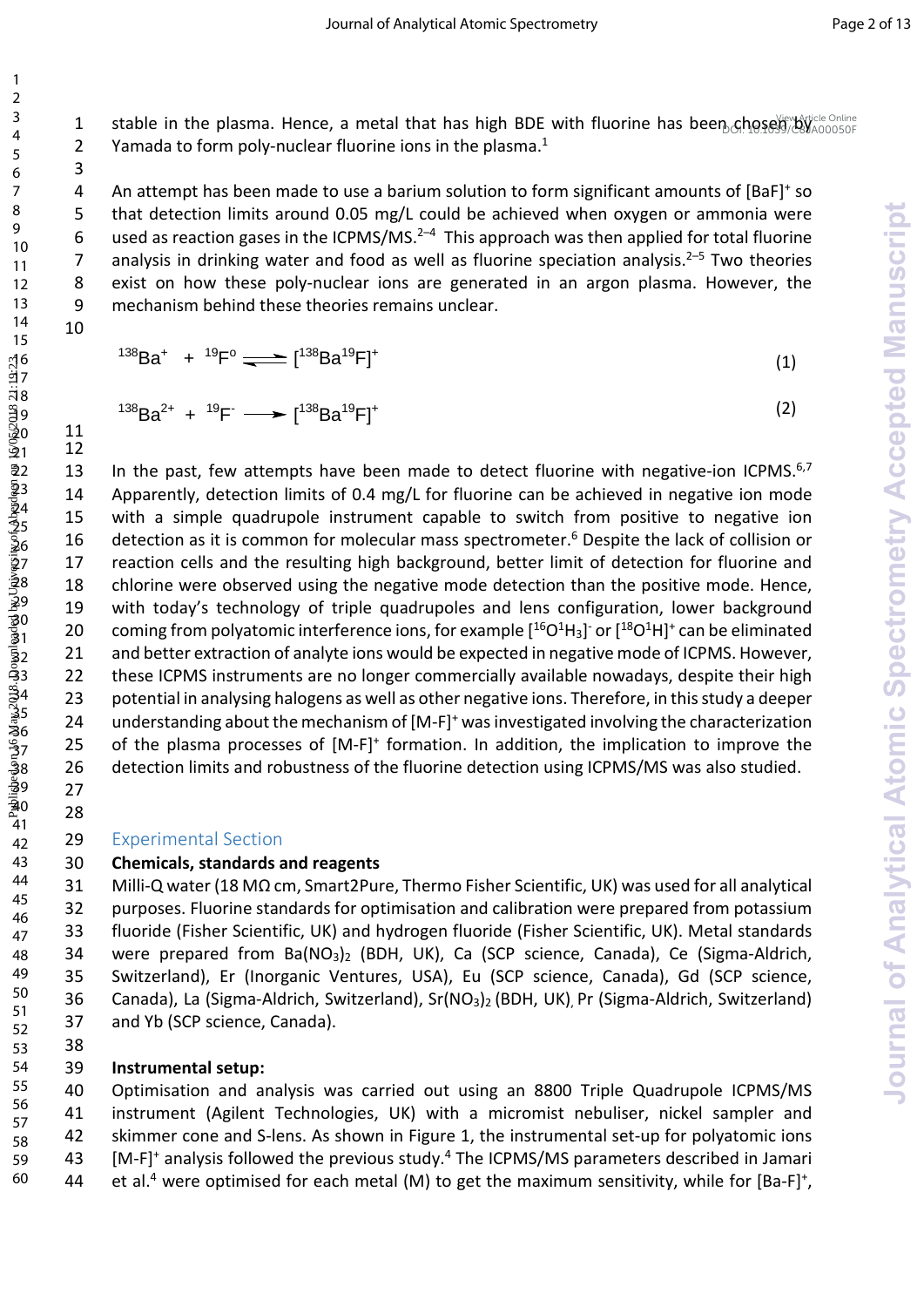1 the same parameters as in our previous study were used. The ICPMS/MS was tuned daily refaticle Online 2 maximum sensitivity and Table 1 shows the details of investigated [M-F]<sup>+</sup> while Table S1 shows the optimum parameters for each metal investigated. The sensitivity of each [M-F]<sup>+</sup> 4 were illustrated as corrected SBR, which was calculated based on the isotopic abundance of 5 the measured isotopes for each metal and corrected for moles (calculation shown in supporting information). 

| 8 |                     | Table 1: Investigated fluorine-containing polyatomic ions (M-F) <sup>+</sup> for fluorine detections.                                |
|---|---------------------|--------------------------------------------------------------------------------------------------------------------------------------|
|   | Metal               | Ba, Sr, Yb, Ca, Eu, Er, Gd, La, Pr                                                                                                   |
|   | m/z                 | 157 [Ba-F] <sup>+</sup> , 107 [Sr-F] <sup>+</sup> , 193 [Yb-F] <sup>+</sup> , 59 [Ca-F] <sup>+</sup> , 172 [Eu-F] <sup>+</sup> , 185 |
|   |                     | [Er-F] <sup>+</sup> , 179 [Gd-F] <sup>+</sup> , 158 [La-F] <sup>+</sup> , 160 [Pr-F] <sup>+</sup> , 159 [Ce-F] <sup>+</sup>          |
|   | Metal concentration | 50 mg/L                                                                                                                              |
|   | F concentration     | $0.1 - 10$ mg/L                                                                                                                      |



 

 

 **Figure 1**: Instrumental set-up for fluorine detection using ICPMS/MS. M is the metal containing solution, while F is the fluorine containing solution.

#### 18 Results and discussion:

 Interferences are the most common problems in ICPMS analysis involving atoms from plasma, solvent and entrained air. Like other ICPMS analysis, metal-fluorides also suffer from isobaric interferences that have the same mass-to-charge (*m/z*) as the analyte. For example, at *m/z* 22 157, [Ba-F]<sup>+</sup> have the isobaric interference from barium oxide ions (e.g.,  $[^{138}Ba^{18}O^{1}H]^{+}$ , 23  $[$ <sup>137</sup>Ba<sup>18</sup>O<sup>2</sup>H]<sup>+</sup>, [<sup>138</sup>Ba<sup>16</sup>O<sup>1</sup>H<sub>3</sub>]<sup>+</sup>, and [<sup>138</sup>Ba<sup>17</sup>O<sup>2</sup>H]<sup>+</sup>). As our previous study revealed that plasma 24 conditions are crucial for the formation of polyatomic ions and reducing the interferences.<sup>4</sup> 

26 Two mechanisms shown in equation 1 and 2 were proposed for the formation of [Ba-F]<sup>+</sup>. Since Ba has low first IP (5.2 eV), mechanism in equation 1 was expected the dominant process  $\alpha$  occur in the plasma. However, the formation of polyatomic ions [Ba-F]<sup>+</sup> were more efficient in the hot plasma compared to the cool plasma (Figure 2a). This hot environment could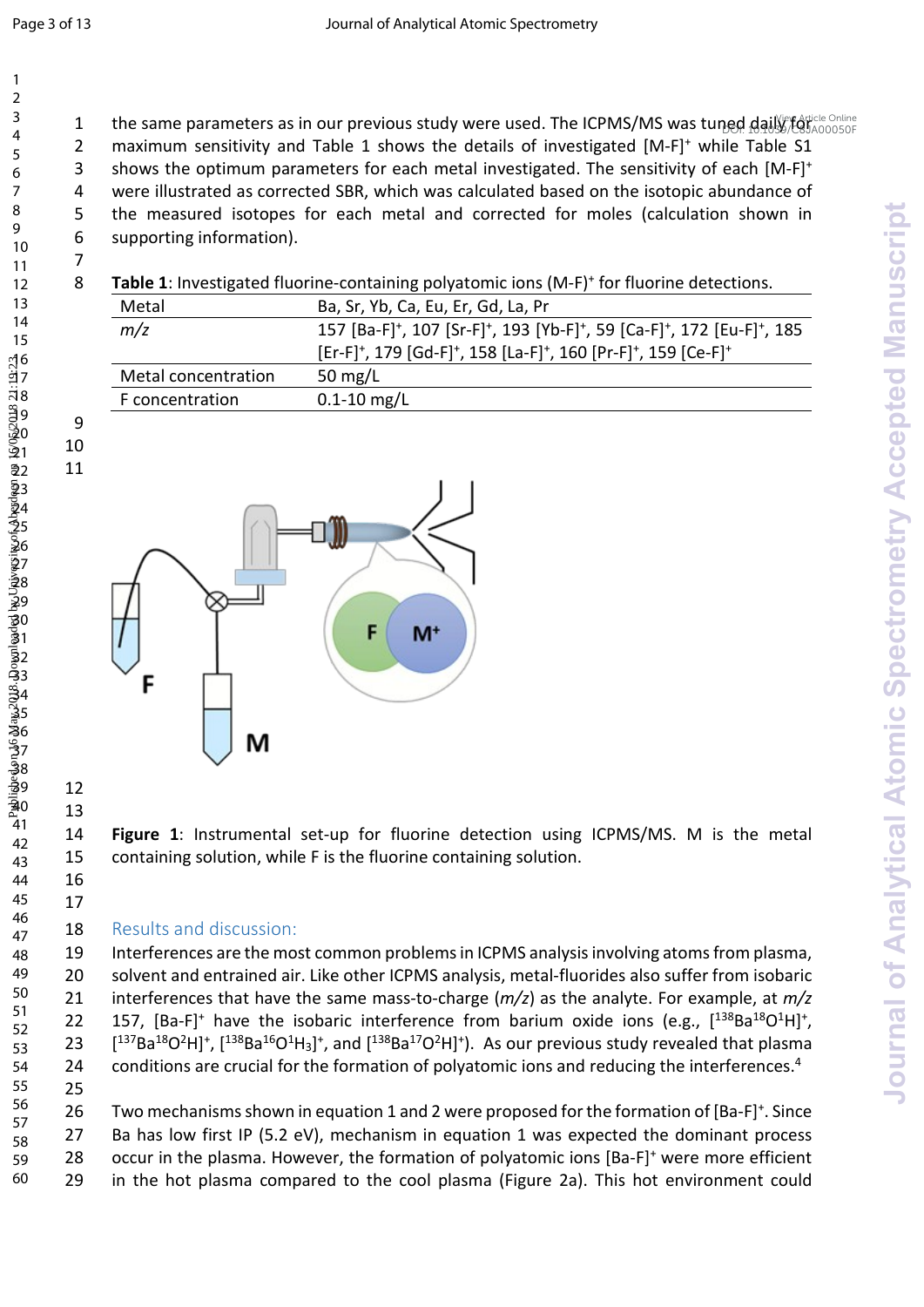1 promote the formation of the doubly charged ions,  $Ba^{2+}$  since Ba has a low second  $\frac{Na}{2}$ 

(10.0 eV). Apart from that, the highest intensity of  $[Ba-F]^+$  was mainly deep in the plasma with low sampling position (7.5-8.5 mm). The maximum signal-to-background ratio (SBR) of [Ba-

4 F]<sup>+</sup> also did not coincide with the maximum intensities of either Ba<sup>+</sup> or Ba<sup>2+</sup> (Figure 2b). The 5 location in the plasma for the highest intensity of  $[Ba-F]^+$  did not coincide with the location

6 where barium showed the highest intensities for both Ba<sup>+</sup> and Ba<sup>2+</sup> respectively. This means 7 that the formation  $[Ba-F]^+$  is limited by F (either  $F^0$  or F) rather than amount and type of 8 barium ion in the plasma.

 In order to identify whether the amount of barium would change the location of the highest intensity of [Ba-F]<sup>+</sup> , the amount of added Ba was varied and the sampling location varied. As 12 shown in Figure 3, the place of the highest sensitivity of  $[Ba-F]^+$  was independent on the Ba 13 concentration. The sensitivity of  $[Ba-F]^+$  increase with an increase of the added Ba concentrations between 10-100 mg/L. However, the counts barely increase from 50 to 100 15 mg/L. hence it is reasonable to use 50 mg/L to avoid clogging of the sampler and skimmer cone with too high concentrations of barium (Figure S2). When there is excess metal present 17 in the plasma,  $[M-F]^+$  can be detected. Since Ba is present abundantly in the plasma, this 18 suggests that instead of Ba species, F plays a role in limiting the formation of  $[Ba-F]^+$  polyatomic ion. Due to the fact that F cannot be measured directly by ICPMS/MS, the 20 influence of thermochemical properties were studied to gain better understanding which 21 mechanism involved in the formation of [BaF]<sup>+</sup> polyatomic ions is the predominant one. 1 promote the formulan (in the doubly charged one, Bail since is his a bus, seeparable the formulan proportion of the doubly detected by the space of the state is the state of the state of the state is the state of the st



26 **Figure 2a**: The sensitivity of Ba-F<sup>+</sup> at different RF powers.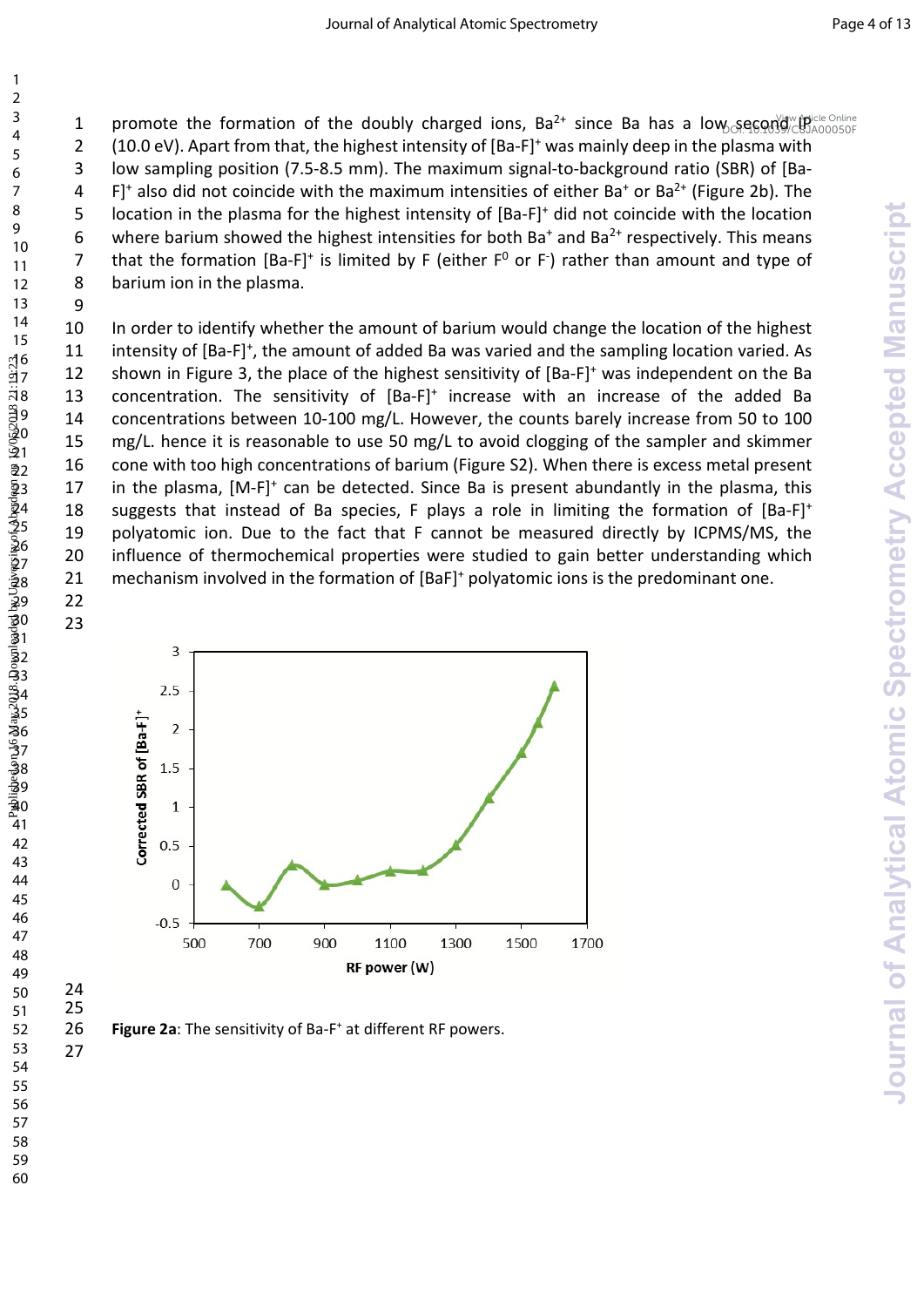$\frac{1}{2}$ 

6<br>7



2 **Figure 2b**: The SBR of  $[Ba-F]^+$ , relative intensities of  $Ba^+$  and  $Ba^{2+}$ , and intensity ratios on different 3 sampling position. The [Ba-F]<sup>+</sup> signal is illustrated on left Y-axis, relative intensities and intensity ratio 4 of Ba<sup>+</sup> and Ba<sup>2+</sup> on the right Y-axis.



7 Figure 3: The normalized sensitivity of [Ba-F]<sup>+</sup> on different Ba concentration recorded at different sampling position.

10 As has been described by Yamada, thermochemical properties of metals such as BDE and IP 11 are the key factors for an efficient formation of the [M-F]<sup>+</sup> polyatomic ions. Since oxygen is present abundantly in the plasma, the BDE between fluorine and oxygen-containing polyatomic ions needs to be considered as well. Ba has a high affinity to F (high BDE for [Ba-14 F<sup>1</sup> of 6.39 eV), a low affinity to O (low BDE for [Ba-O]<sup>+</sup> of 4.00 eV) and a low first and second 15 IP was expected to be the best candidate for an efficient  $[M-F]^+$  formation. Due to the given 16 working hypothesis that the stability of [M-F]<sup>+</sup> is essential to achieve the highest sensitivity for a fluorine containing polyatomic ion, a series of metal solutions were used to investigate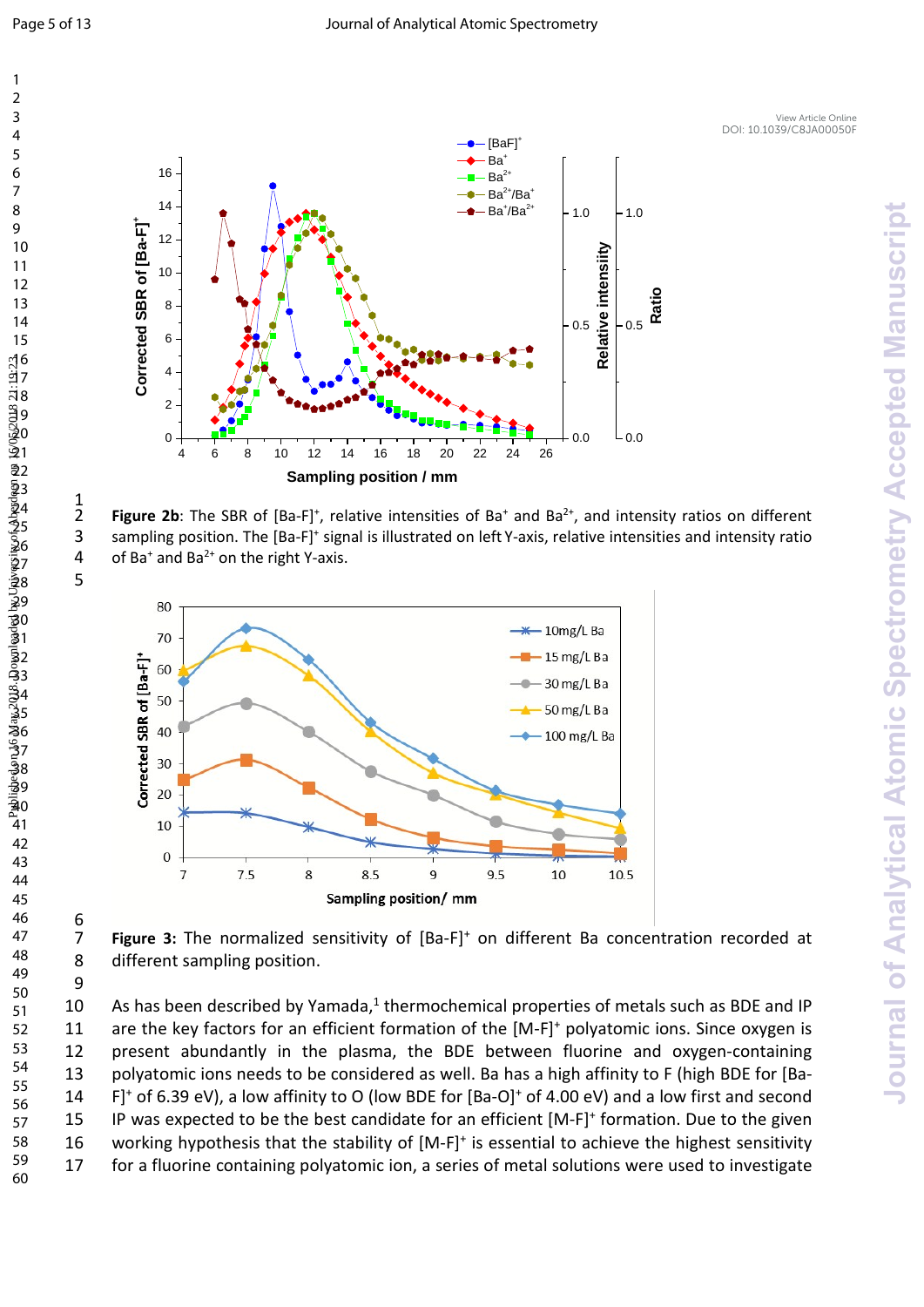1 this hypothesis. Table 2 and Figure S1 illustrate the BDE and IP of different metals (M) from the Online 2 alkaline earth and lanthanoid groups.

| 18 | Table 2: The IP and DBE of fluorine and oxygen for different metals. |
|----|----------------------------------------------------------------------|
|----|----------------------------------------------------------------------|

| Figure 4a displays the sensitivity of each [M-F] <sup>+</sup> versus the BDE of metals-fluoride ion. All<br>4<br>metals have similar BDE with fluorine, but only Ba, Sr and Eu exhibited a significant SBR as [M-<br>5 |          |                                                           |                                                                      |                        |                                                                                                                                                |  |
|------------------------------------------------------------------------------------------------------------------------------------------------------------------------------------------------------------------------|----------|-----------------------------------------------------------|----------------------------------------------------------------------|------------------------|------------------------------------------------------------------------------------------------------------------------------------------------|--|
|                                                                                                                                                                                                                        |          |                                                           |                                                                      |                        | F] <sup>+</sup> , whereas very low or negative SBRs were recorded by other metals. These data                                                  |  |
|                                                                                                                                                                                                                        |          |                                                           |                                                                      |                        | demonstrate that a strong [M-F] <sup>+</sup> bond alone was not sufficient to explain the formation and                                        |  |
|                                                                                                                                                                                                                        |          |                                                           |                                                                      |                        | detection of [M-F] <sup>+</sup> solely. As the SBR is highly depending on the ratio between the [M-F] <sup>+</sup> and                         |  |
|                                                                                                                                                                                                                        |          |                                                           |                                                                      |                        | the [M-OH] <sup>+</sup> species in the plasma, it is necessary to observe the influence of the [M-O] <sup>+</sup> bond                         |  |
|                                                                                                                                                                                                                        |          |                                                           |                                                                      |                        | as well. Figure 4b shows the SBRs of various [M-F] <sup>+</sup> versus the differences of BDEs between                                         |  |
|                                                                                                                                                                                                                        |          |                                                           |                                                                      |                        | [M-F] <sup>+</sup> and [M-O] <sup>+</sup> . The metals with a stronger BDE for [M-O] <sup>+</sup> than [M-F] <sup>+</sup> bond are illustrated |  |
|                                                                                                                                                                                                                        |          |                                                           |                                                                      |                        | as red triangle resulted in high amounts of interfering metal oxides ions in the plasma; hence                                                 |  |
|                                                                                                                                                                                                                        |          |                                                           |                                                                      |                        | low SBR. Yet, this does not explain the low sensitivity of Yb and Ca. Although both have                                                       |  |
|                                                                                                                                                                                                                        |          |                                                           |                                                                      |                        | stronger BDE for [M-F] <sup>+</sup> than [M-O] <sup>+</sup> , they exhibited lower sensitivity compared to Ba, Sr and                          |  |
|                                                                                                                                                                                                                        |          |                                                           |                                                                      |                        | Eu. Hence, the BDE differences between the fluorine and the oxide ions would not explain the                                                   |  |
|                                                                                                                                                                                                                        |          | formation and detection of the [M-F] <sup>+</sup> solely. |                                                                      |                        |                                                                                                                                                |  |
|                                                                                                                                                                                                                        |          |                                                           | Table 2: The IP and DBE of fluorine and oxygen for different metals. |                        |                                                                                                                                                |  |
|                                                                                                                                                                                                                        |          |                                                           |                                                                      |                        |                                                                                                                                                |  |
| Metal                                                                                                                                                                                                                  | $1st$ IP | $2nd$ IP                                                  | BDE [M-F] <sup>+</sup>                                               | BDE [M-O] <sup>+</sup> | References                                                                                                                                     |  |
|                                                                                                                                                                                                                        | (eV)     | (eV)                                                      | (eV)                                                                 | (eV)                   |                                                                                                                                                |  |
| Be                                                                                                                                                                                                                     | 9.32     | 18.2                                                      | 6.21                                                                 | 4.05                   |                                                                                                                                                |  |
| <b>Mg</b>                                                                                                                                                                                                              | 7.65     | 15.0                                                      | 4.26                                                                 | 2.26                   | $8 - 10$                                                                                                                                       |  |
| Ca                                                                                                                                                                                                                     | 6.11     | 11.9                                                      | 5.42                                                                 | 3.12                   |                                                                                                                                                |  |
| Sr                                                                                                                                                                                                                     | 5.70     | 11.0                                                      | 5.43                                                                 | 3.06                   |                                                                                                                                                |  |
|                                                                                                                                                                                                                        | 5.21     | 10.0                                                      | 6.39                                                                 | 4.00                   |                                                                                                                                                |  |
| Ba                                                                                                                                                                                                                     |          |                                                           |                                                                      | 8.73                   |                                                                                                                                                |  |
| La                                                                                                                                                                                                                     | 5.58     | 11.1                                                      | 6.83                                                                 |                        |                                                                                                                                                |  |
| Ce                                                                                                                                                                                                                     | 5.54     | 10.8                                                      | 6.35                                                                 | 8.80                   |                                                                                                                                                |  |
| Pr                                                                                                                                                                                                                     | 5.46     | 10.5                                                      | 6.34                                                                 | 8.23                   |                                                                                                                                                |  |
| Nd                                                                                                                                                                                                                     | 5.53     | 10.7                                                      | $6.24 \pm 0.21$                                                      | 7.76                   |                                                                                                                                                |  |
| Sm                                                                                                                                                                                                                     | 5.64     | 11.7                                                      | $6.29 \pm 0.16$                                                      | 5.80                   |                                                                                                                                                |  |
| Eu                                                                                                                                                                                                                     | 5.67     | 11.2                                                      | $6.05 \pm 0.16$                                                      | 4.00                   |                                                                                                                                                |  |
| Gd                                                                                                                                                                                                                     | 6.15     | 12.1                                                      | $6.10 \pm 0.25$                                                      | 7.47                   | 11,12                                                                                                                                          |  |
| Tb                                                                                                                                                                                                                     | 5.86     | 11.5                                                      | 6.43                                                                 | 7.33                   |                                                                                                                                                |  |
| Dy                                                                                                                                                                                                                     | 5.94     | 11.7                                                      | $5.54 \pm 0.25$                                                      | 6.11                   |                                                                                                                                                |  |
| Ho                                                                                                                                                                                                                     | 6.02     | 11.8                                                      | $5.33 \pm 0.21$                                                      | 6.24                   |                                                                                                                                                |  |
| Er                                                                                                                                                                                                                     | 6.10     | 11.9                                                      | $5.69 \pm 0.25$                                                      | 5.96                   |                                                                                                                                                |  |
| Tm                                                                                                                                                                                                                     | 6.20     | 12.0                                                      | $5.57 \pm 0.16$                                                      | 4.92                   |                                                                                                                                                |  |
| Yb                                                                                                                                                                                                                     | 6.25     | 12.2                                                      | $5.78 \pm 0.15$                                                      | 3.87                   |                                                                                                                                                |  |

59 60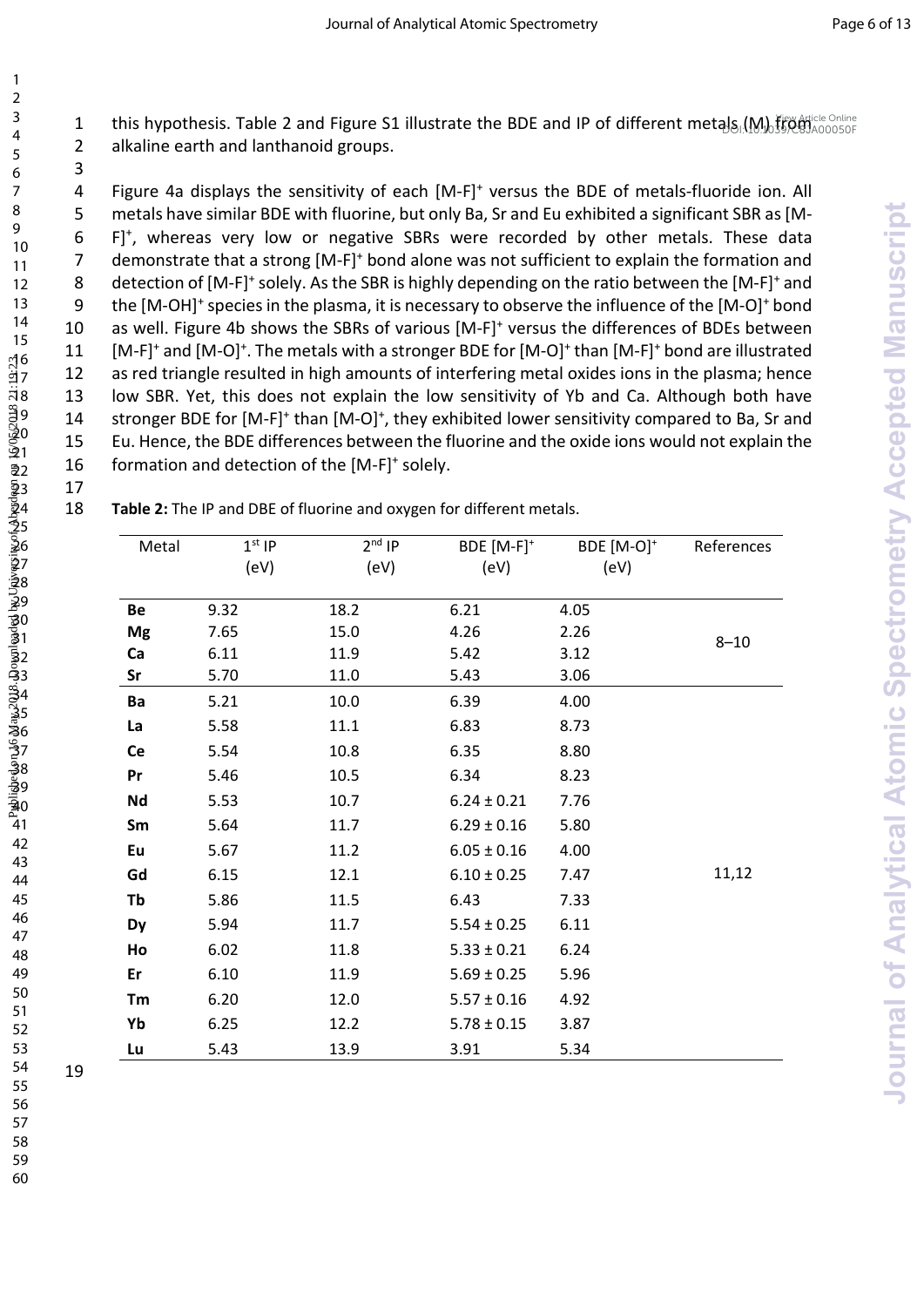$\frac{1}{2}$ 

 

 $\frac{5}{6}$ 



2 **Figure 4a**: Corrected SBR of [M-F]<sup>+</sup> dependent on BDE of metal with fluorine [M-F]<sup>+</sup>.



6 **Figure 4b**: Corrected SBR of [M-F]<sup>+</sup> based on the difference between BDE of [M-F]<sup>+</sup> and [M-O]<sup>+</sup>. Positive 7 BDE differences illustrated as circle (blue) while negative BDE differences illustrated as triangle (red).

9 To find an explanation why Ba, Sr and Eu showed significant SBRs although their [M-F]<sup>+</sup> bond is comparable with others; another thermodynamic parameter was studied. The first and the 11 second IPs of each metals were investigated to explain the sensitivity of [M-F]<sup>+</sup>. Based on Figure 5a and 5b, metals with good sensitivity (Ba, Sr and Eu) have lower first and second IPs compared to Ca and Yb, although all of them have positive BDE differences between 14 [M-F]<sup>+</sup> and [M-O]<sup>+</sup>. Meanwhile, metals with negative BDE differences (illustrated as red triangle) have low SBR despite their lower first and second IPs; especially Ce, Pr and La. A correlation study also reveals that there is significant relationship between sensitivity and low IPs (p-value < 0.05) (Table 3). This result discloses that both BDE and IP are essential in the 18 formation of [M-F]<sup>+</sup> and as shown in Figure 5b, Ba with the lowest IPs exhibit the highest sensitivity. Hence, high affinity of Ba with fluorine, low affinity of Ba with oxygen and low IPs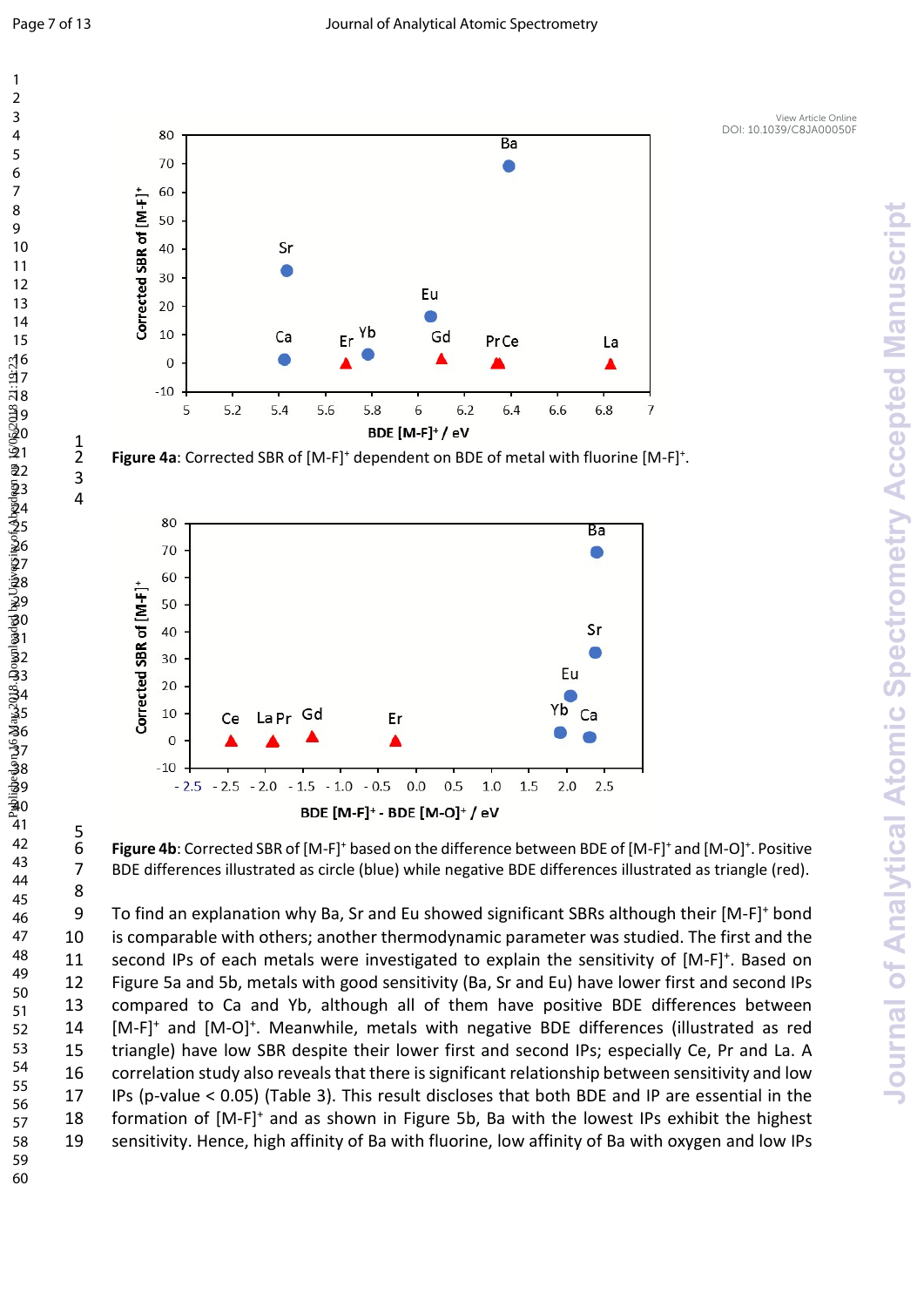1 making Ba as the most promising metal for an efficient formation of  $[M-F]^+$  with the highest annosop 2 sensitivity which is in accordance with the working hypothesis.

 4 The elemental behaviour of [M-F]<sup>+</sup> formation and detection in relation to the first and the 5 second IPs suggest that the second IP is more important than the first IP for the formation of 6 [M-F]<sup>+</sup>. This is well illustrated by Eu and Sr. Although Eu has a marginally lower first IP (5.67 eV) than Sr (5.70 eV), the sensitivity of Eu is lower. The stronger linear increase in sensitivity 8 of [M-F]<sup>+</sup> with decreasing second IP illustrates well (Table 3), that the formation of [M-F]<sup>+</sup> 9 depends on the occurrence of  $M^{2+}$  rather than M<sup>+</sup>. As shown in Figure S3a and S3b, the similar results exhibited when the SBR was adjusted based on the molarity of the measured isotope. These findings indicate that the predominant occurring in the plasma is that  $M^{2+}$  binds with F-12 to form  $[M-F]$ <sup>+</sup>. 

14 From our experiences, it has been noticeable that the formation of  $[M-F]^+$  is notorious unstable (Figure S4) and highly matrix dependent when easy to ionise metals were added to the plasma (Figure S5 and S6). No major effect was observed in the presence of methanol, chloride and sulphate indicating that the carbon enhancement effect is not influencing the 18 formation and detection of  $[Ba-F]^+$  (Figure S7). However, as shown in Figure 6 by the calibration graph, fluoride solutions containing easily ionisable elements show signal 20 enhancement of [Ba-F]<sup>+</sup>. This can be explained by the low first IP of potassium (4.3 eV) and sodium (5.1 eV). Both elements, added in excess to the F concentration increase the electron 22 density and therefore may increase the plasma temperature.<sup>13</sup> Fluorine has high electron 23 affinity, the excess of electrons might forces the equilibrium towards F<sup>-</sup> (equation 3). The 24 higher plasma temperature may also influence the [M-F]<sup>+</sup> formation. Since potassium has a lower first IP compared to sodium, higher electron density was expected to be produced in 26 the plasma from the fluoride solution containing potassium. This was however not the case 27 indicating another process in the plasma is significant for the [Ba-F]<sup>+</sup> formation and detection. 28 The higher electron density might also force the equilibrium of Ba<sup>2+</sup> towards Ba<sup>+</sup>, thus reduce 29 the sensitivity of  $[Ba-F]^+$  (equation 4). 1 making is as the most promising metal for an efficient formula of  $\frac{1}{2}$  and the controller of the select of the select of the select of the select of the select of the select of the select of the select of the selec

 $F^{\circ} + e^- \rightleftharpoons F$ (3)

$$
Ba^{2+} + e^- \rightleftharpoons Ba^+ \qquad \qquad Ba^+
$$

 In comparison with Sr and Eu, the calibration graphs with fluoride solution containing 35 potassium and sodium did not really affect the sensitivity of [M-F]<sup>+</sup> (Figure S6 and S7). This can be explained by the higher second IP of both Sr and Eu compared to Ba, restraining the 37 production of  $M^{2+}$  in the presence of high electron density. Based on these findings, it can be 38 concluded that the predominant process occurring in the plasma is that  $M^{2+}$  binds with F to  $form [M-F]^{+}$ .

41 Since F abundance is most important, it would be useful to sample directly this ion and detect 42 F- direct by the use of a negative mode ICPMS. This has been done in the past with ICPMS 43 designed in the late 1980s by the Hieftje group.<sup>6,14</sup>

   

 

(4)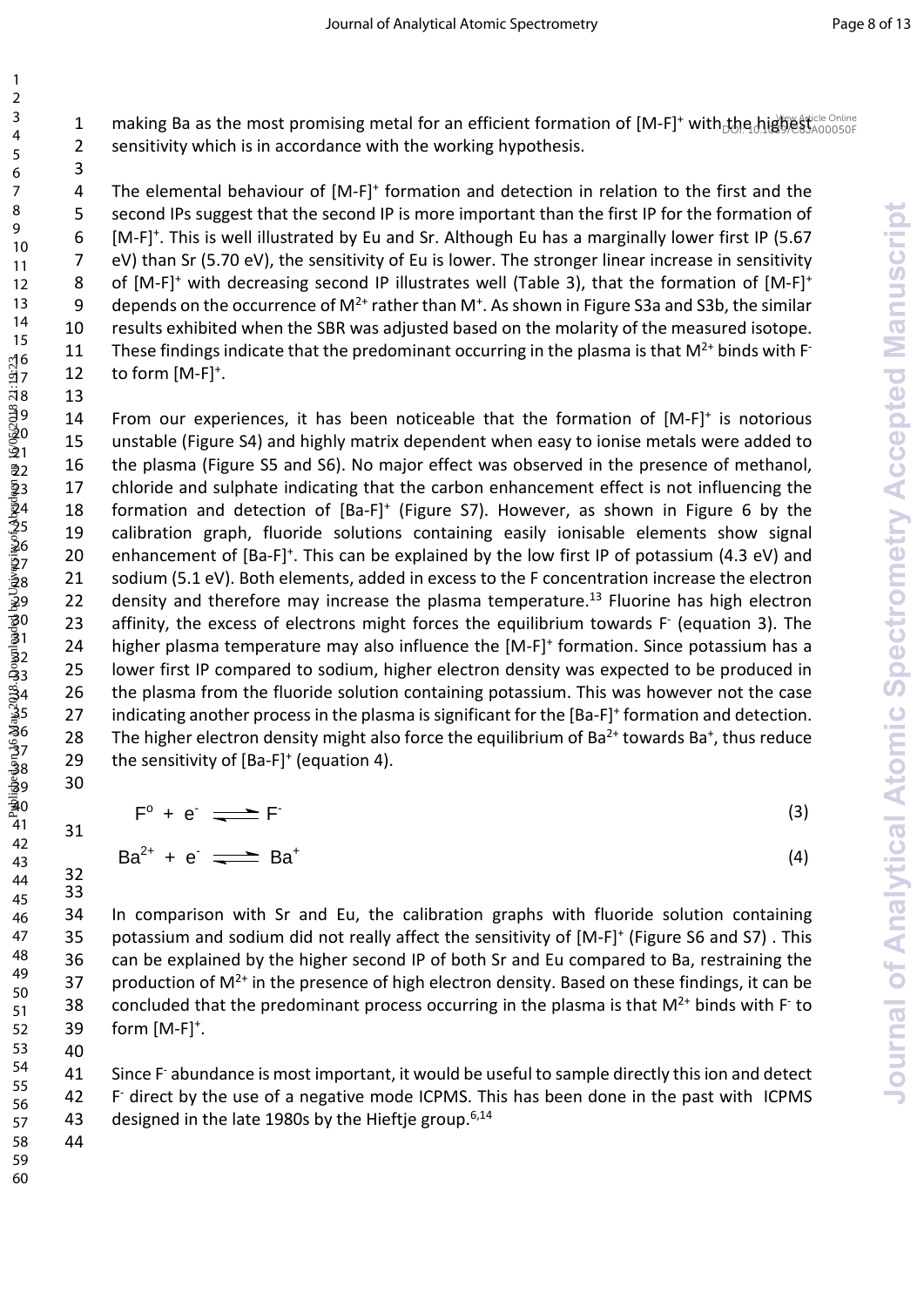$\frac{1}{2}$ 



2 Figure 5a: Corrected SBR of [M-F]<sup>+</sup> dependent on the first IP of metals (M to M<sup>+</sup>). The symbols 3 description same as displayed in Figure 3b.



6 **Figure 5b**: Optimised SBR of  $[M-F]^+$  dependent on the second IP of metals  $(M^+$  to  $M^{2+})$ . The symbols description same as displayed in Figure 3b.

**Table 3**: Correlation coefficient of SBR with first and second IPs for metals containing positive BDE 10 differences between  $[M-F]^+$  and  $[M-O]^+$ .

|             |        | SBR of [M-F] <sup>+</sup> with first IPs of metals SBR of [M-F] <sup>+</sup> with second IPs of metals |
|-------------|--------|--------------------------------------------------------------------------------------------------------|
| Pearson     | -0.937 | $-0.973$                                                                                               |
| correlation |        |                                                                                                        |
| P-value     | 0.019  | 0.005                                                                                                  |
| $R^2$       | 0.88   | 0.95                                                                                                   |
|             |        |                                                                                                        |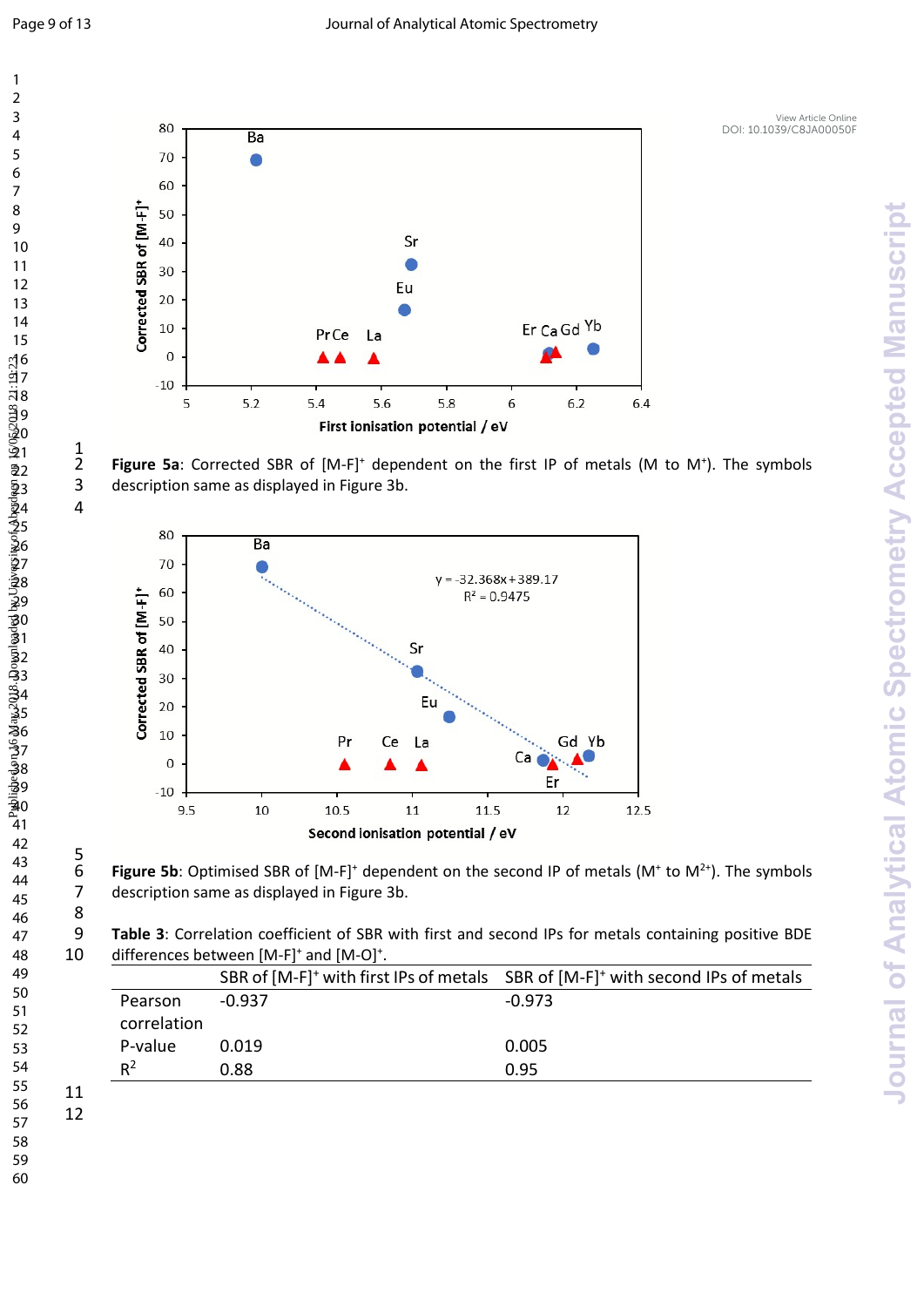

2 **Figure 6:** Calibration graph of [Ba-F]<sup>+</sup> with three different fluoride solutions: NaF, KF and HF.

4 In order to achieve low detection limits for fluorine and make its detection less matrix 5 dependent, F should be directly detected. This could may be achieved by two hypotheses:

- 6 a) transferring F into the reaction cell of the ICPMS/MS and transfer the negative ion 7 **into a positive one [X-F]**<sup>+</sup> or
- 8 b) detecting F in a negative ion mode ICPMS/MS.

 Even though option (a) would be possible with any current commercial ICPMS/MS but very unlikely to be achieved. This is because it is difficult to find any reactive gases capable to form 12 doubly charge ions, which react with F<sup>-</sup> to form a polyatomic positive ion. Hence, it would be more likely to rebuild an ICPMS/MS with negative mode detection to achieve a more robust detection with limits of detection in the lower ppb or even sub-ppb range.

 With today's technology of ICPMS in ion transmission and interferences removal, the negative ICPMS/MS has high potential in detecting not only halogens but also other negative ions such 18 as nitrogen. Data from Vickers et al. have been used to estimate the detection limit of fluorine by using the chlorine value as reference. In 1988, chlorine could be detected with three times better sensitivity in negative compared to positive mode. By considering the 21 detection limit of chlorine with today's ICPMS/MS sensitivity  $(4.0 \,\mu g/L)$ ,<sup>15,16</sup> it is expected that detection limits of chlorine and fluorine in lower to sub ppb range could be achieved in 23 negative mode ICPMS/MS. Furthermore, interferences  $[$ <sup>18</sup>O<sup>1</sup>H] which impaired the fluorine detection in negative ion mode of the old ICPMS can now be reduced using reaction gas in collision/reaction cell. 

   $\frac{1}{2}$ 

 ICPMS/MS in negative mode has a great potential for halogens detection which simultaneously could solve many problems in environmental and food analysis. Although, ion chromatography and ion selective electrode are the common analytical tools used for fluoride analysis, it is impossible with those methods to detect organofluorines such as per- and polyfluorinated compounds. Since only targeted method such as ESI-MS/MS and limited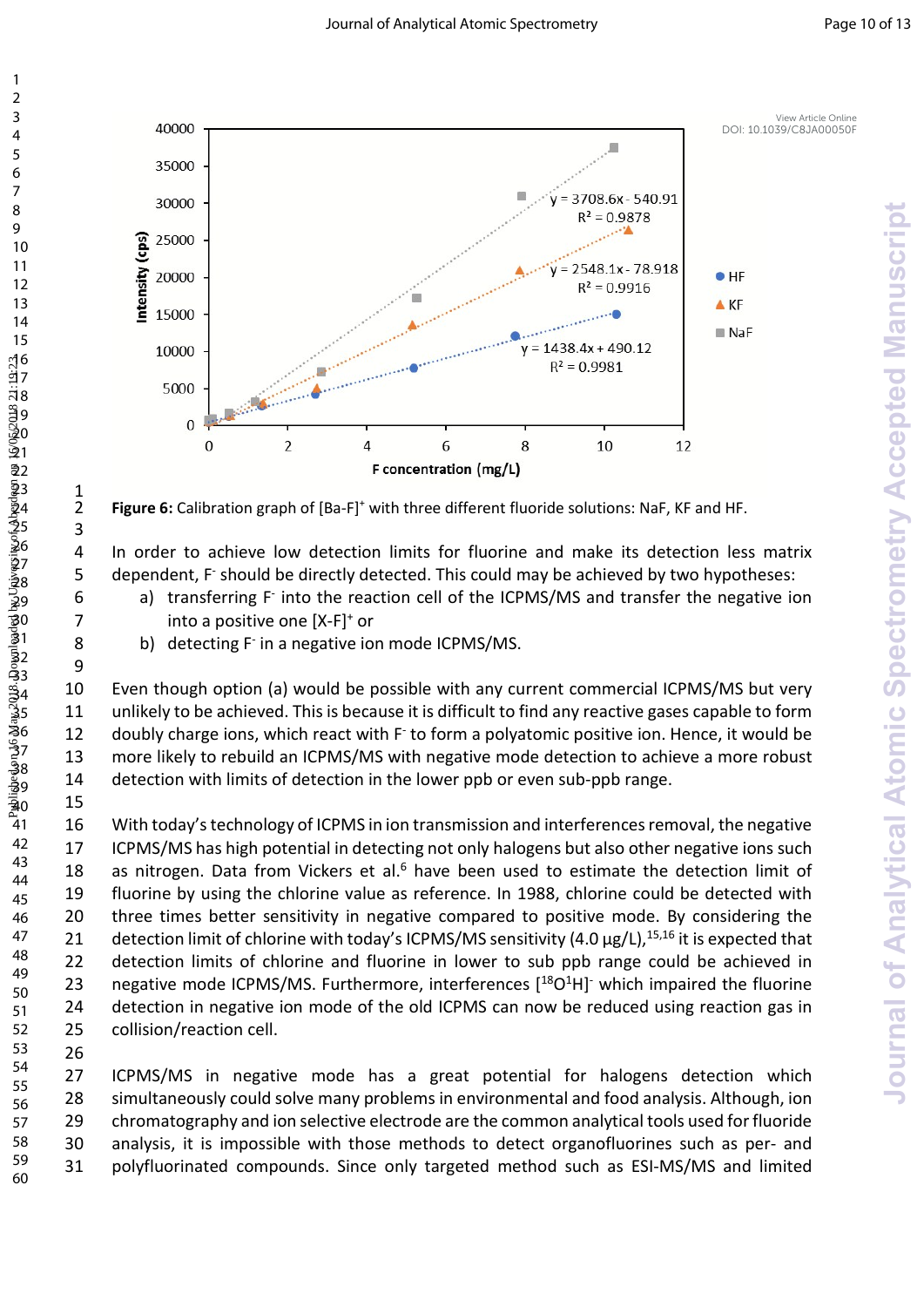1 standards are available, many of the organofluorine compounds remain undetected which caline 2 not only occur in fluorinated polymer compounds but also in pharmaceutical application. 3 Nowadays, almost 20% of all new pharmaceutical products are fluorinated.<sup>17</sup> The metabolism 4 of those compounds cannot easily be studied due to mass balance problems when only 5 molecular mass spectrometry is used. The same issue is further extended to chlorinated compounds and again, mass balance approaches for the biodegradation of chlorinated 7 pesticides or insecticides or the metabolism of chlorinated pharmaceuticals can only be 8 studied when an element-specific detector such as ICPMS is used for non-targeted analysis of body fluids or soil/plant extracts. Therefore, building a new negative-ion ICPMS would not only benefit the organofluorine polymer industry and the pharmaceutical sector but would also serve other communities such as scientist interested in environmental monitoring of fluorinated and chlorinated compounds.

#### Conclusion:

 

 In this work, the formation of fluorine-containing polyatomic ions with different metals using 17 ICPMS/MS was demonstrated. High BDE of [M-F]<sup>+</sup>, and relative low BDE of [M-O]<sup>+</sup> together 18 with a low second IP of the metal are the main features required by the metal to form [M-F]<sup>+</sup> efficiently in an argon plasma. Ba has the highest sensitivity showed the most promising metal 20 forming fluorine-containing polyatomic ions. The study revealed that  $M^{2+}$  harvesting F in the 21 argon plasma to form [M-F]<sup>+</sup> was the predominant process. Although this approach made it 22 possible to detect fluorine in the sub-ppm concentration with ICPMS/MS, polyatomic ion formation is unstable and matrix dependent. A negative ion ICPMS/MS would be able to push the limits of detection to sub-ppb levels and with potentially less matrix effects. Negative ions ICPMS/MS would not only useful to detect halogens with low detection limit but also as an element-specific detector for identifying unknown halogens compounds from environment, food and/or pharmaceutical area. 1 a standard is are available, many of the argamethronic components central understands (a)  $\frac{1}{2}$  on only occur in fluoring defined to the components of the components of the components of the components of the compon

#### Acknowledgement:

 NLAJ thanks the Malaysian Government (Grant number: RG12824-10) and National Defence University of Malaysia for financial support throughout the study period, while AB thanks the Erasmus programme of the EU. Special thanks to Swedish Research Council for additional financial support (Grant number: FORMAS 1397306) and also to Samira Al Hinai and Amanda Victor for helping in this project.

#### References:

- 1 N. Yamada, in *Agilent 8800 ICP-QQQ Application Handbook*, Agilent Technologies, second edi., 2015, pp. 38–39.
- 2 W. Guo, L. Jin, S. Hu and Q. Guo, *J. Agric. Food Chem.*, 2017, **65**, 3406–3412.
	- 3 Y. Z. Hu, K. N. Akano and Y. S. Hikamori, *Anal. sc*, 2017, **33**, 1279.
- 4 N. L. A. Jamari, J. F. Dohmann, A. Raab, E. M. Krupp and J. Feldmann, *J. Anal. At. Spectrom.*, 2017, **32**, 942–950.
- 5 N. L. A. Jamari, J. F. Dohmann, A. Raab, E. M. Krupp and J. Feldmann, *Prep.*, 2017.
- 6 G. H. Vickers, D. A. Wilson and G. M. Hieftje, *Anal. Chem.*, 1988, **60**, 1808–1812.
- 7 M. Chtaib and J.-P. Schmit, *J. Anal. At. Spectrom.*, 1988, **3**, 315–318.
- 8 S. R. Langhoff, C. W. Bauschlicher and H. Partridge, *J. Chem. Phys.*, 1986, **84**, 1687–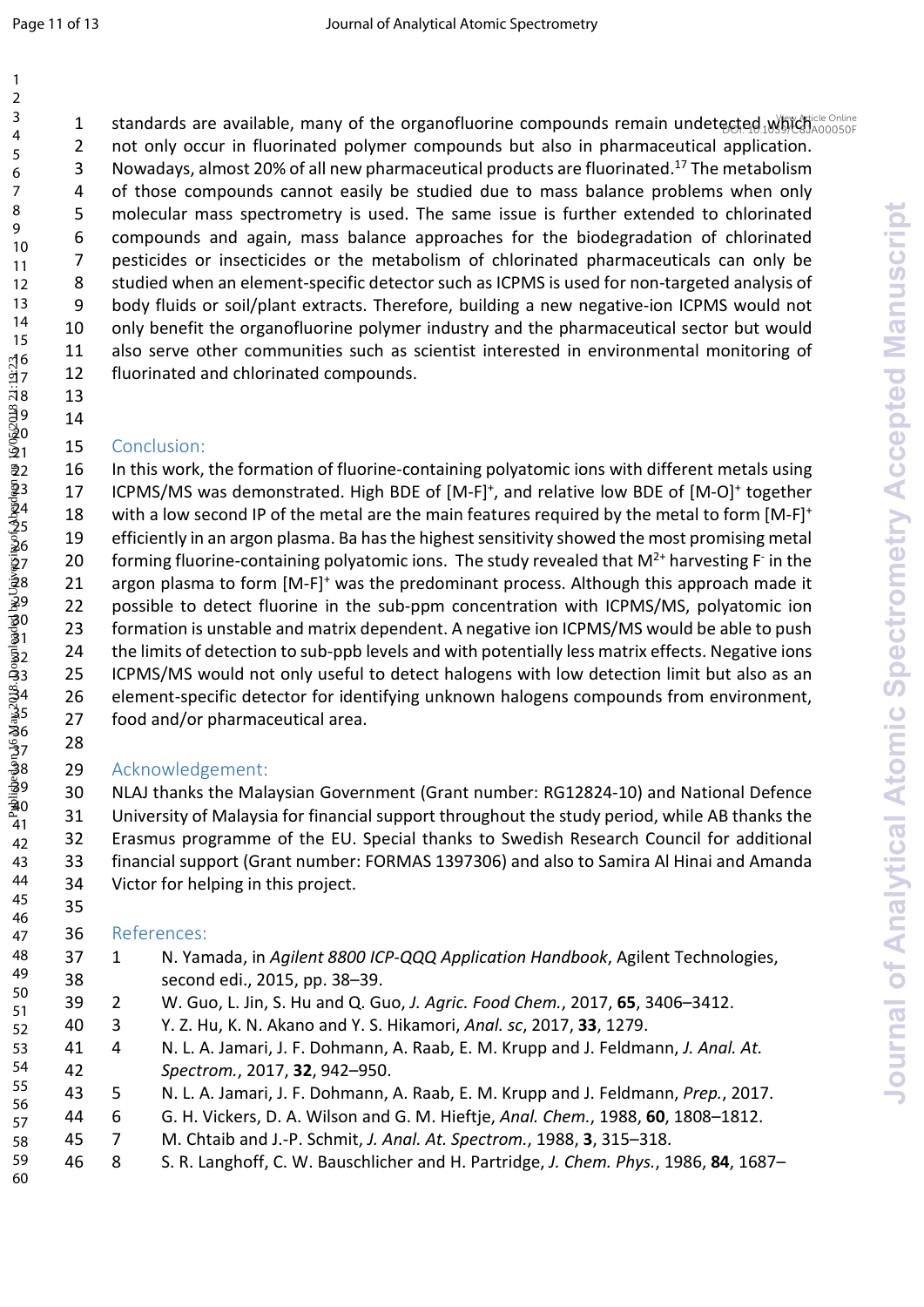| 1<br>$\overline{2}$                                                                                                                                                                                                           |                         |    |                                                                                           |                                       |
|-------------------------------------------------------------------------------------------------------------------------------------------------------------------------------------------------------------------------------|-------------------------|----|-------------------------------------------------------------------------------------------|---------------------------------------|
| 3                                                                                                                                                                                                                             | $\mathbf{1}$            |    | View Article Online<br>1695.                                                              |                                       |
| 4                                                                                                                                                                                                                             | $\overline{\mathbf{c}}$ | 9  | DOI: 10.1039/C8JA00050F<br>K. Schofield, Chem. Rev., 1967, 67, 707-715.                   |                                       |
| 5<br>6                                                                                                                                                                                                                        | 3                       | 10 | H. Partridge, S. R. Langhoff and C. W. Bauschlicher, J. Chem. Phys., 1986, 84, 4489-      |                                       |
| 7                                                                                                                                                                                                                             | 4                       |    | 4496.                                                                                     |                                       |
| 8                                                                                                                                                                                                                             | 5                       | 11 | R. J. Ackermann, E. G. Rauh and R. J. Thorn, J. Chem. Phys., 1976, 65, 1027.              |                                       |
| 9<br>10                                                                                                                                                                                                                       | 6                       | 12 | L. A. Kaledin, M. C. Heaven and R. W. Field, J. Mol. Spectrosc., 1999, 193, 285-292.      | cript                                 |
| 11                                                                                                                                                                                                                            | 7                       | 13 | J. A. Olivares and R. S. Houk, Anal. Chem., 1986, 58, 20-25.                              |                                       |
| 12                                                                                                                                                                                                                            | 8                       | 14 | D. A. Wilson, G. H. Vickers, G. M. Hieftje and A. T. Zander, Spectrochim. Acta Part B At. | Manus                                 |
| 13                                                                                                                                                                                                                            | 9                       |    | Spectrosc., 1987, 42, 29-38.                                                              |                                       |
| 14<br>15                                                                                                                                                                                                                      | 10                      | 15 | N. Sugiyama, Trace level analysis of sulfur, phosphorus, silicon and chlorine in NMP      |                                       |
|                                                                                                                                                                                                                               | 11                      |    | using the Agilent 8800 Triple Quadrupole ICP-MS, Tokyo, Japan, 2013.                      |                                       |
|                                                                                                                                                                                                                               | 12                      | 16 | B. Divjak, M. Novič and W. Goessler, J. Chromatogr. A, 1999, 862, 39-47.                  |                                       |
|                                                                                                                                                                                                                               | 13<br>14                | 17 | A. Harsanyi and G. Sandford, Green Chem., 2015, 17, 2081-2086.                            | Accepted                              |
|                                                                                                                                                                                                                               |                         |    |                                                                                           |                                       |
|                                                                                                                                                                                                                               |                         |    |                                                                                           |                                       |
|                                                                                                                                                                                                                               |                         |    |                                                                                           |                                       |
|                                                                                                                                                                                                                               |                         |    |                                                                                           |                                       |
|                                                                                                                                                                                                                               |                         |    |                                                                                           | Spectrometry                          |
|                                                                                                                                                                                                                               |                         |    |                                                                                           |                                       |
|                                                                                                                                                                                                                               |                         |    |                                                                                           |                                       |
|                                                                                                                                                                                                                               |                         |    |                                                                                           |                                       |
|                                                                                                                                                                                                                               |                         |    |                                                                                           |                                       |
|                                                                                                                                                                                                                               |                         |    |                                                                                           |                                       |
|                                                                                                                                                                                                                               |                         |    |                                                                                           |                                       |
|                                                                                                                                                                                                                               |                         |    |                                                                                           |                                       |
|                                                                                                                                                                                                                               |                         |    |                                                                                           | $\bullet$<br><b>Contract Contract</b> |
|                                                                                                                                                                                                                               |                         |    |                                                                                           |                                       |
|                                                                                                                                                                                                                               |                         |    |                                                                                           |                                       |
| 6 7 8 9 0 1 2 3 3 4 5 6 7 8 9 0 1 2 3 3 4 5 6 7 8 9 0 1 2 3 4 5 6 7 8 9 0 1 2 3 4 5 6 7 8 9 0 1 2 3 4 5 6 7 8 9 0 1 2 3 4 5 6 7 8 9 0 1 2 3 4 5 6 7 8 9 0 1 2 3 4 5 6 7 8 9 0 1 2 3 4 5 6 7 8 9 0 1 2 3 4 5 6 7 8 9 0 1 2 3 4 |                         |    |                                                                                           |                                       |
|                                                                                                                                                                                                                               |                         |    |                                                                                           | <b>Analytical Atom</b>                |
|                                                                                                                                                                                                                               |                         |    |                                                                                           |                                       |
|                                                                                                                                                                                                                               |                         |    |                                                                                           |                                       |
| 44<br>45<br>46                                                                                                                                                                                                                |                         |    |                                                                                           |                                       |
|                                                                                                                                                                                                                               |                         |    |                                                                                           |                                       |
| 47                                                                                                                                                                                                                            |                         |    |                                                                                           |                                       |
| 48<br>49                                                                                                                                                                                                                      |                         |    |                                                                                           | of                                    |
| 50                                                                                                                                                                                                                            |                         |    |                                                                                           |                                       |
| 51                                                                                                                                                                                                                            |                         |    |                                                                                           | Journal                               |
| 52<br>53<br>54                                                                                                                                                                                                                |                         |    |                                                                                           |                                       |
|                                                                                                                                                                                                                               |                         |    |                                                                                           |                                       |
| 55                                                                                                                                                                                                                            |                         |    |                                                                                           |                                       |
| $\epsilon$                                                                                                                                                                                                                    |                         |    |                                                                                           |                                       |